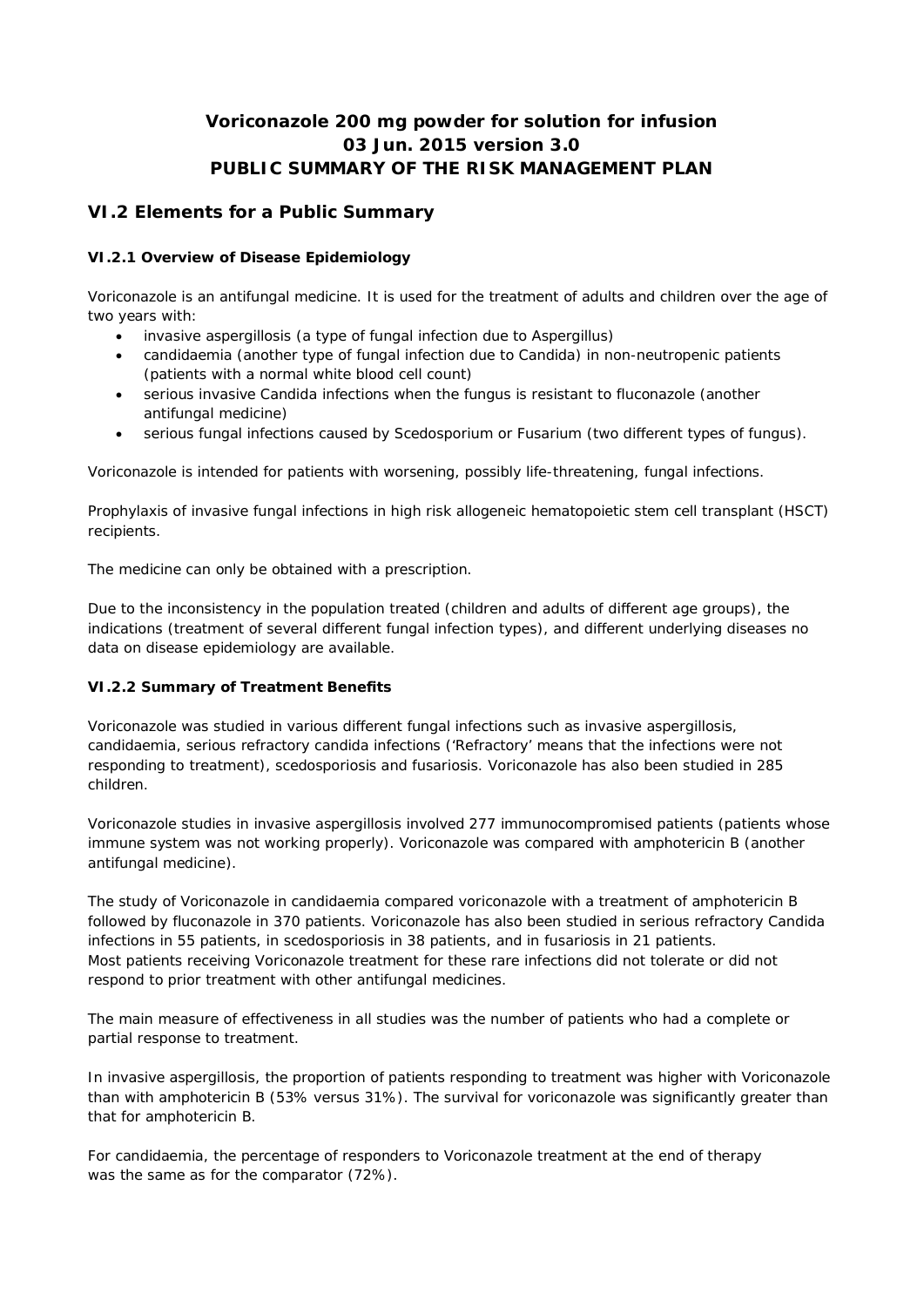A successful outcome was seen in 44% of the patients with serious refractory Candida infections (24 out of 55). In most of these (15 out of 24), the response was complete.

*VI.2.3 Unknowns relating to treatment benefits*

Not applicable.

**VI.2.4 Summary of safety concerns**

**Important Identified Risks**

| Safety Concern          | What is known                       | Preventability                   |
|-------------------------|-------------------------------------|----------------------------------|
| <b>Hepatic Toxicity</b> | In clinical trials, there have been | Patients taking voriconazole     |
|                         | uncommon cases of serious           | must be carefully monitored for  |
|                         | hepatic reactions during            | hepatic toxicity. Clinical       |
|                         | treatment with vorionazole          | management should include        |
|                         | (including clinical hepatitis,      | laboratory evaluation of hepatic |
|                         | cholestasis and fulminant           | function (specifically AST and   |
|                         | hepatic failure, including          | ALT) at the initiation of        |
|                         | fatalities).                        | treatment with voriconazole and  |
|                         | Instances of hepatic reactions      | at least weekly for the first    |
|                         | were noted to occur primarily in    | month of treatment. Treatment    |
|                         | patients with serious underlying    | duration should be as short as   |
|                         | medical conditions                  | possible; however, if based on   |
|                         | (predominantly haematological       | the benefit-risk assessment the  |
|                         | malignancy). Transient hepatic      | treatment is continued,          |
|                         | reactions, including hepatitis      | monitoring frequency can be      |
|                         | and jaundice, have occurred         | reduced to monthly if there are  |
|                         | among patients with no other        | no changes in the liver function |
|                         | identifiable risk factors. Liver    | tests.                           |
|                         | dysfunction has usually been        | If the liver function tests      |
|                         | reversible on discontinuation of    | become markedly elevated,        |
|                         | therapy.                            | voriconazole should be           |
|                         |                                     | discontinued, unless the medical |
|                         |                                     | judgment of the risk-benefit of  |
|                         |                                     | the treatment for the patient    |
|                         |                                     | justifies continued use.         |
|                         |                                     | Monitoring of hepatic function   |
|                         |                                     | should be carried out in both    |
|                         |                                     | children and adults. This has    |
|                         |                                     | been explained in the Health     |
|                         |                                     | Care                             |
|                         |                                     | Professional Checklist (HCP      |
|                         |                                     | Checklist) under important       |
|                         |                                     | information regarding            |
|                         |                                     | voriconazole and liver function  |
|                         |                                     | monitoring.                      |
| QTc prolongation        | Voriconazole may have an effect     | Yes, Voriconazole should be      |
|                         | on the electrical activity of the   | carefully administered in        |
|                         | heart known as QT/QTc               | patients with cardiomyopathy,    |
|                         | prolongation and torsades de        | irregular heartbeat, slow heart  |
|                         | pointes. This effect can be         | rate or an abnormality of        |
|                         | measured as a change in the         | electrocardiogram (ECG) called   |
|                         | electrocardiogram (ECG). In         | 'long QTc syndrome' and          |
|                         | infrequent cases, drugs with this   | monitoring of ECG is             |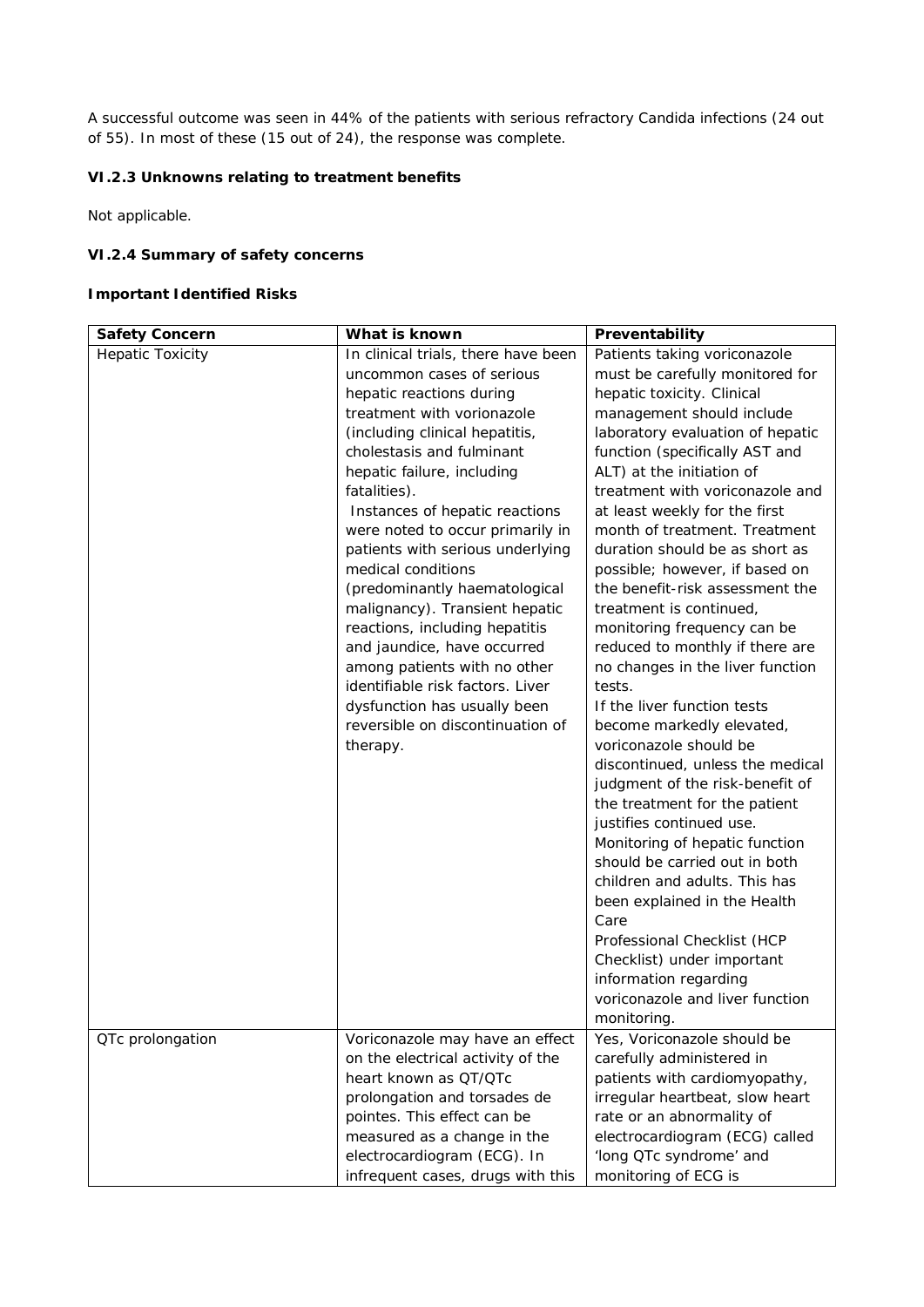|                                                                                       | effect on the ECG can lead to<br>disturbances in heart rhythm<br>that could result in dizziness,<br>rapid or slow heartbeat or<br>fainting.                                                                                                                                                                                                                                                                                                                                                                                                                                                                                                                                                                                                                                                                                                                                                                                                                                                                                                        | recommended in such patients.<br>In addition voriconazole should<br>be administered with caution in<br>patients with concomitant<br>medication that is known to<br>prolong QT interval. When there<br>is also a potential for<br>voriconazole to increase the<br>plasma concentrations of<br>substances metabolised by |
|---------------------------------------------------------------------------------------|----------------------------------------------------------------------------------------------------------------------------------------------------------------------------------------------------------------------------------------------------------------------------------------------------------------------------------------------------------------------------------------------------------------------------------------------------------------------------------------------------------------------------------------------------------------------------------------------------------------------------------------------------------------------------------------------------------------------------------------------------------------------------------------------------------------------------------------------------------------------------------------------------------------------------------------------------------------------------------------------------------------------------------------------------|------------------------------------------------------------------------------------------------------------------------------------------------------------------------------------------------------------------------------------------------------------------------------------------------------------------------|
|                                                                                       |                                                                                                                                                                                                                                                                                                                                                                                                                                                                                                                                                                                                                                                                                                                                                                                                                                                                                                                                                                                                                                                    | CYP3A4 isoenzymes (certain<br>antihistamines, quinidine,<br>cisapride, pimozide) co-<br>administration is                                                                                                                                                                                                              |
|                                                                                       |                                                                                                                                                                                                                                                                                                                                                                                                                                                                                                                                                                                                                                                                                                                                                                                                                                                                                                                                                                                                                                                    | contraindicated.                                                                                                                                                                                                                                                                                                       |
| Visual events (including optic<br>neuritis, papiloedema and other<br>visual concerns) | In clinical trials, voriconazole<br>treatment-related visual<br>disturbances were very<br>common. In these studies,<br>short-term as well as long-term<br>treatment, approximately 21%<br>of subjects experienced<br>altered/enhanced visual<br>perception, blurred vision,<br>colour vision change or<br>photophobia. These visual<br>disturbances were transient and<br>fully reversible, with the<br>majority spontaneously<br>resolving within 60 minutes and<br>no clinically significant long-term<br>visual effects were observed.<br>There was evidence of<br>attenuation with repeated doses<br>of voriconazole. The visual<br>disturbances were generally<br>mild, rarely resulted in<br>discontinuation and were not<br>associated with long-term<br>sequelae. Visual disturbances<br>may be associated with higher<br>plasma concentrations and/or<br>doses.<br>The mechanism of action is<br>unknown, although the site of<br>action is most likely to be within<br>the retina. In a study in healthy<br>volunteers investigating the | Patients with visual disturbances<br>should consult with their doctor.<br>In addition Patients must avoid<br>potentially hazardous tasks,<br>such as driving or operating<br>machinery while experiencing<br>these symptoms.                                                                                           |
|                                                                                       | impact of voriconazole on retinal<br>function, voriconazole caused a<br>decrease in the<br>electroretinogram (ERG)<br>waveform amplitude. The ERG<br>measures electrical currents in<br>the retina. The ERG changes did                                                                                                                                                                                                                                                                                                                                                                                                                                                                                                                                                                                                                                                                                                                                                                                                                            |                                                                                                                                                                                                                                                                                                                        |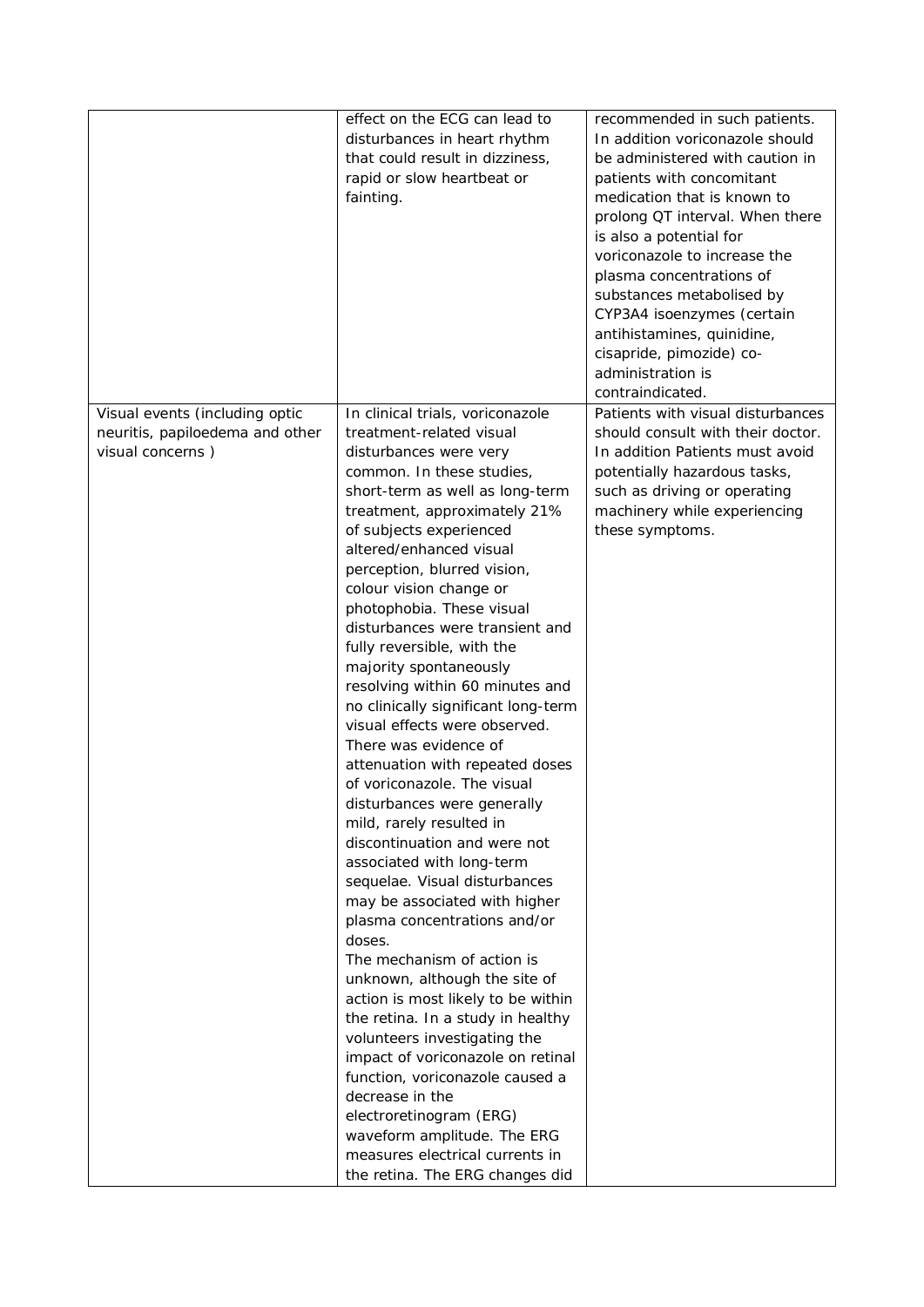|                         | not progress over 29 days of       |                                   |
|-------------------------|------------------------------------|-----------------------------------|
|                         | treatment and were fully           |                                   |
|                         | reversible on withdrawal of        |                                   |
|                         | voriconazole.                      |                                   |
|                         | There have been post-marketing     |                                   |
|                         | reports of prolonged visual        |                                   |
|                         | adverse events.                    |                                   |
|                         |                                    |                                   |
| Phototoxicity           | Phototoxicity is a known side      | Yes, it is recommended that all   |
|                         | effect reported for voriconazole.  | patients, including children,     |
|                         | The frequency of phototoxicity     | avoid intense or prolonged        |
|                         | reactions is higher in the         | exposure to direct sunlight       |
|                         | paediatric population. As          | during voriconazole treatment     |
|                         | anevolution towards SCC has        | and use measures such as          |
|                         | been reported, stringent           | protective clothing and           |
|                         | measures for the                   | sunscreen with high sun           |
|                         | photoprotection are warranted      | protection factor (SPF).          |
|                         | in this population of patients. In | This has been explained in the    |
|                         | children experiencing              | Health Care Professional          |
|                         | photoaging injuries such as        | Checklist (HCP Checklist).        |
|                         | lentigines or ephelides, sun       | Further, a Patient Alert Card has |
|                         | avoidance and dermatologic         | been provided which helps to      |
|                         | follow-up are recommended          | remind patients about the need    |
|                         | even after treatment               | of dermatological evaluations.    |
|                         | discontinuation.                   |                                   |
| Peripheral neuropathy   | Peripheral neuropathy (PN) is      | Yes, Patients with long-term      |
|                         | damage to or disease affecting     | voriconazole therapy should       |
|                         |                                    |                                   |
|                         | nerves, which may impair           | have a baseline neuropathy        |
|                         | sensation, movement, gland or      | assessment before commencing      |
|                         | organ function, or other aspects   | therapy and regular review        |
|                         | of health, depending on the type   | thereafter.                       |
|                         | of nerve affected.                 |                                   |
|                         |                                    | Early detection and exclusion of  |
|                         | Peripheral neuropathy is a         | alternative causes is important   |
|                         | known side effect classified       | to prevent progression of         |
|                         | under nervous system disorder      | potentially irreversible          |
|                         | for voriconazole.                  | symptoms.                         |
| Squamous cell carcinoma | Squamous cell carcinoma of the     | If phototoxic reactions occur,    |
| (SCC)                   | skin is a cancer of a kind of      | multidisciplinary advice should   |
|                         | epithelial cell, the squamous      | be sought and the patient         |
|                         | cell. These cells are the main     | should be referred to a           |
|                         | part of the epidermis of the skin, | dermatologist. Voriconazole       |
|                         | and this cancer is one of the      | discontinuation should be         |
|                         | major forms of skin cancer. It     | considered. Dermatologic          |
|                         | has been reported in patients      | evaluation should be performed    |
|                         | treated with voriconazole, some    | on a systematic and regular       |
|                         | of whom have reported prior        | basis.                            |
|                         | phototoxic reactions. An           | Whenever voriconazole is          |
|                         | underlying mechanism has not       | continued despite the             |
|                         |                                    |                                   |
|                         | yet been established.              | occurrence of phototoxicity-      |
|                         |                                    | related lesions, to allow early   |
|                         |                                    | detection and management of       |
|                         |                                    | premalignant lesions.             |
|                         |                                    | Voriconazole should be            |
|                         |                                    | discontinued if premalignant      |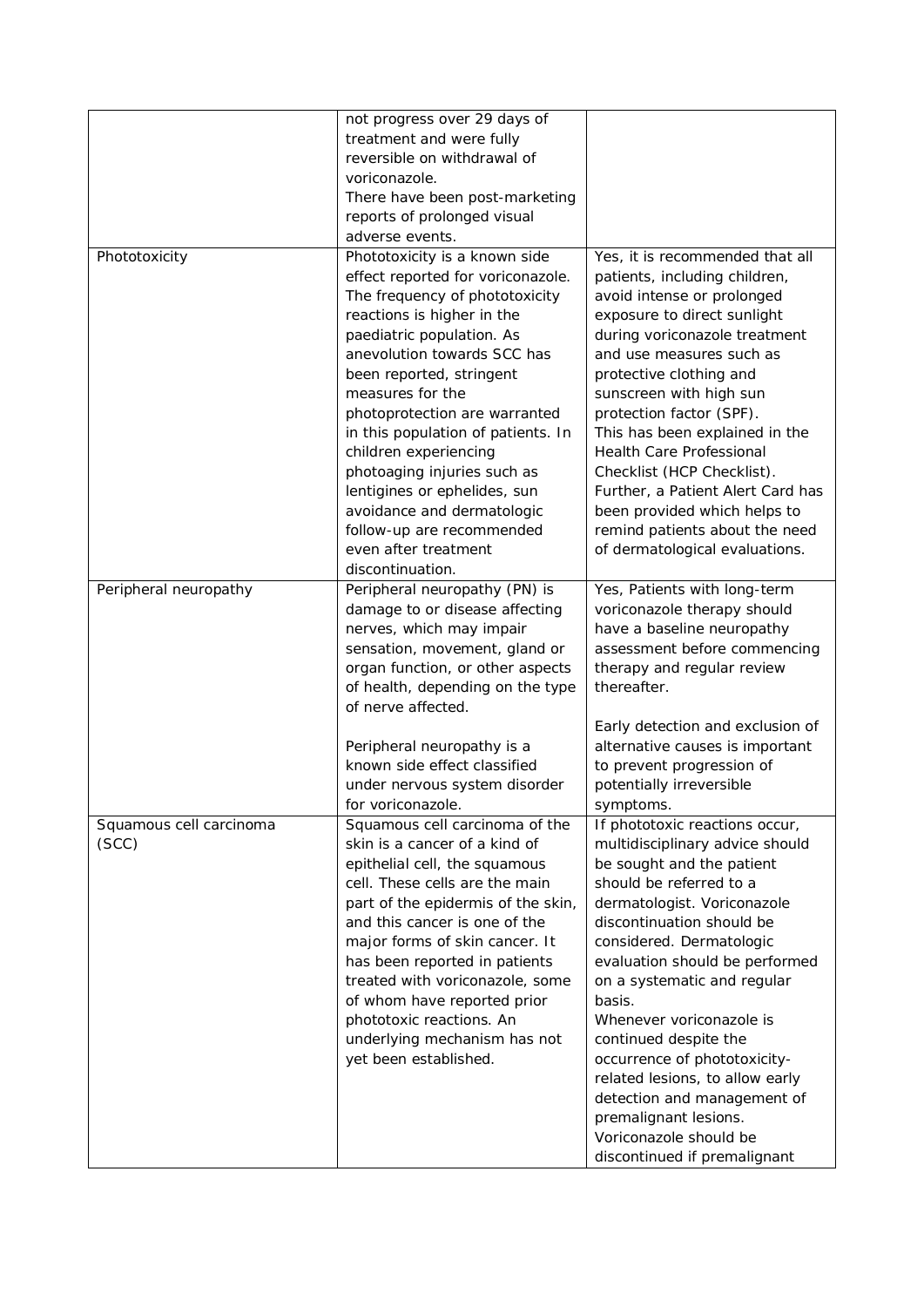| skin lesions or squamous cell     |
|-----------------------------------|
| carcinoma are identified.         |
| This has been explained in the    |
| <b>Health Care Professional</b>   |
| Checklist (HCP Checklist).        |
| Further, a Patient Alert Card has |
| been provided which helps to      |
| remind patients about the need    |
| of dermatological evaluations.    |

## **Important potential risks**

| <b>Risk</b>            | What is known (Including reason why it is              |
|------------------------|--------------------------------------------------------|
|                        | considered a potential risk)                           |
| Skin Cancers (non-SCC) | Voriconazole has been associated with                  |
|                        | phototoxicity and pseudoporphyria.                     |
|                        | Dermatological reactions were common in                |
|                        | patients treated with voriconazole in clinical trials, |
|                        | but these patients had serious underlying diseases     |
|                        | and were receiving multiple concomitant                |
|                        | medicinal products. The majority of rashes were        |
|                        | of mild to moderate severity. Patients have rarely     |
|                        | developed serious cutaneous reactions, including       |
|                        | Stevens-Johnson syndrome, toxic epidermal              |
|                        | necrolysis and erythema multiforme during              |
|                        | treatment with voriconazole.                           |
|                        |                                                        |
|                        | Moreover, there have been reports of long term         |
|                        | treatment with voriconazole has been associated        |
|                        | with phototoxicity and squamous cell carcinoma of      |
|                        | the skin in patients.                                  |
| Suicide-related events | Voriconazole is metabolised by, and inhibits the       |
|                        | activity of, cytochrome P450 isoenzymes,               |
|                        | CYP2C19, CYP2C9, and CYP3A4. Inhibitors or             |
|                        | inducers of these isoenzymes may increase or           |
|                        | decrease voriconazole plasma concentrations,           |
|                        | respectively, and there is potential for               |
|                        | voriconazole to increase the plasma                    |
|                        | concentrations of substances metabolised by            |
|                        | these CYP450 isoenzymes. It is recommend               |
|                        | referring to the SPC specifying the interactions in    |
|                        | the table are presented in the following order:        |
|                        | contraindications, those requiring dose                |
|                        | adjustment and careful clinical and/or biological      |
|                        | monitoring, and finally those that have no             |
|                        | significant pharmacokinetic interaction but may be     |
|                        | of clinical interest in this therapeutic field.        |

# **Missing information**

| <b>Risk</b>          | What is known                                |
|----------------------|----------------------------------------------|
| Effects in pregnancy | No adequate information on the use of        |
|                      | voriconazole in pregnant women is available. |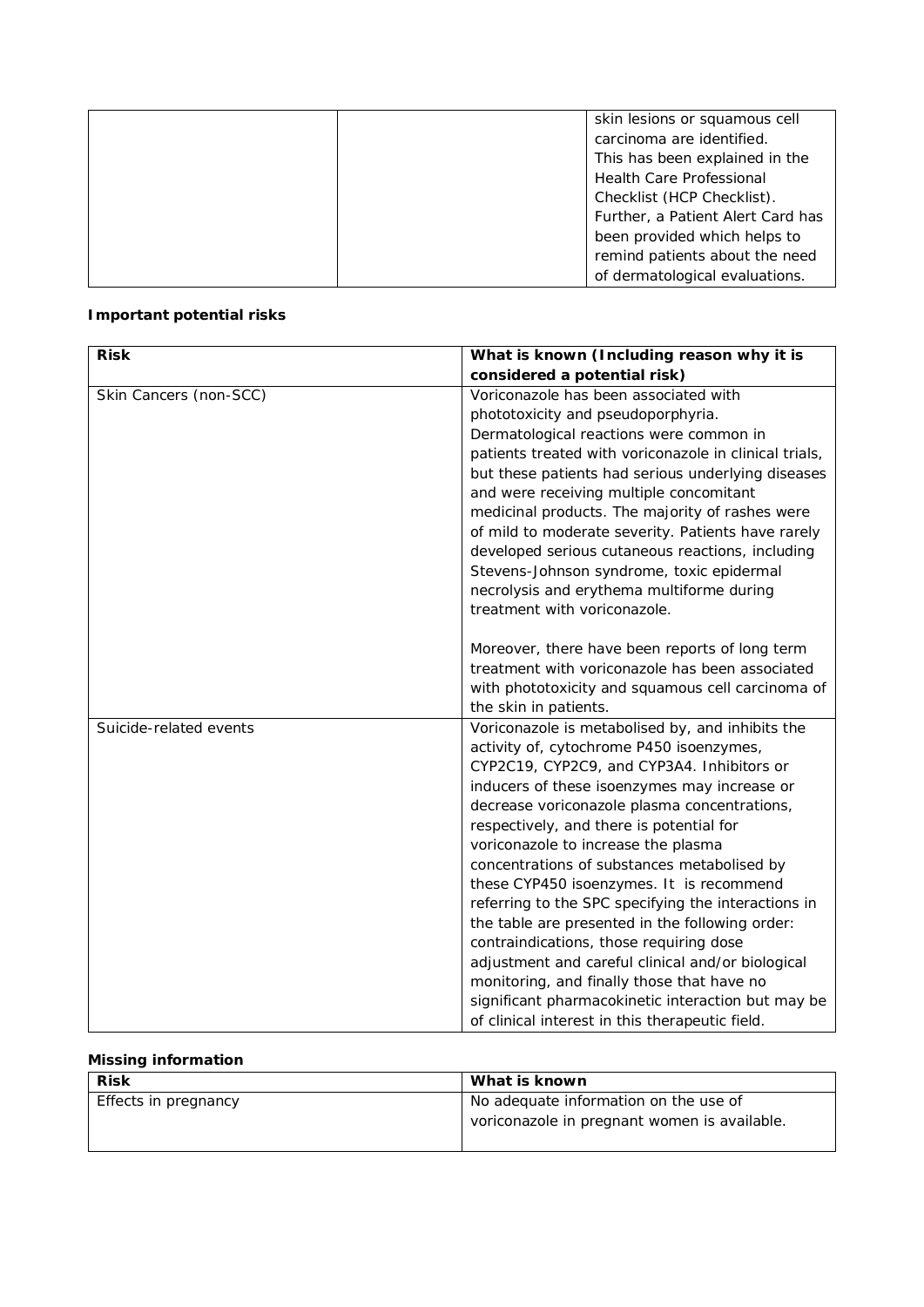|                        | Studies in animals have shown reproductive<br>toxicity. The potential risk for humans is<br>unknown.                                                                                                                                                                                                                                                                                                                                    |
|------------------------|-----------------------------------------------------------------------------------------------------------------------------------------------------------------------------------------------------------------------------------------------------------------------------------------------------------------------------------------------------------------------------------------------------------------------------------------|
|                        | Voriconazole must not be used during pregnancy<br>unless the benefit to the mother clearly outweighs<br>the potential risk to the foetus.                                                                                                                                                                                                                                                                                               |
|                        | The excretion of voriconazole into breast milk has<br>not been investigated. Breast-feeding must be<br>stopped on voriconazole initiation.                                                                                                                                                                                                                                                                                              |
|                        | In an animal study, no impairment of fertility was<br>demonstrated in male and female rats.                                                                                                                                                                                                                                                                                                                                             |
| Effects in paediatrics | The safety and efficacy of children below 2 years<br>has not been established. Therefore voriconazole<br>should not be administered to children below 2<br>years of age.                                                                                                                                                                                                                                                                |
|                        | Use in paediatric patients aged 2 to <12 years<br>with hepatic or renal insufficiency has not been<br>studied.                                                                                                                                                                                                                                                                                                                          |
|                        | It is recommended to refer to the SPC before<br>prescribing voriconazole in children and<br>adolescent patients.                                                                                                                                                                                                                                                                                                                        |
|                        | Voriconazole is indicated for paediatric patients<br>aged two years or older. Hepatic function should<br>be monitored in children. Oral bioavailability may<br>be limited in pediatric patients aged 2 to <12<br>years with malabsorption and very low body<br>weight for age. In that case, intravenous<br>voriconazole administration is recommended.                                                                                 |
|                        | Prophylaxis should be initiated on the day of<br>transplant and may be administered for up to 100<br>days. Prophylaxis should be as short as possible<br>depending on the risk for developing invasive<br>fungal infection (IFI) as defined by neutropenia or<br>immunosuppression. It may only be continued up<br>to 180 days after transplantation in case of<br>continuing immunosuppression or graft versus<br>host disease (GvHD). |
|                        | Patients, especially children, with risk factors for<br>acute pancreatitis (e.g., recent chemotherapy,<br>haematopoietic stem cell transplantation<br>[HSCT]), should be monitored closely during<br>voriconazole treatment. Monitoring of serum<br>amylase or lipase may be considered in this<br>clinical situation.                                                                                                                  |
|                        | The frequency of phototoxicity reactions is higher<br>in the paediatric population. As an evolution                                                                                                                                                                                                                                                                                                                                     |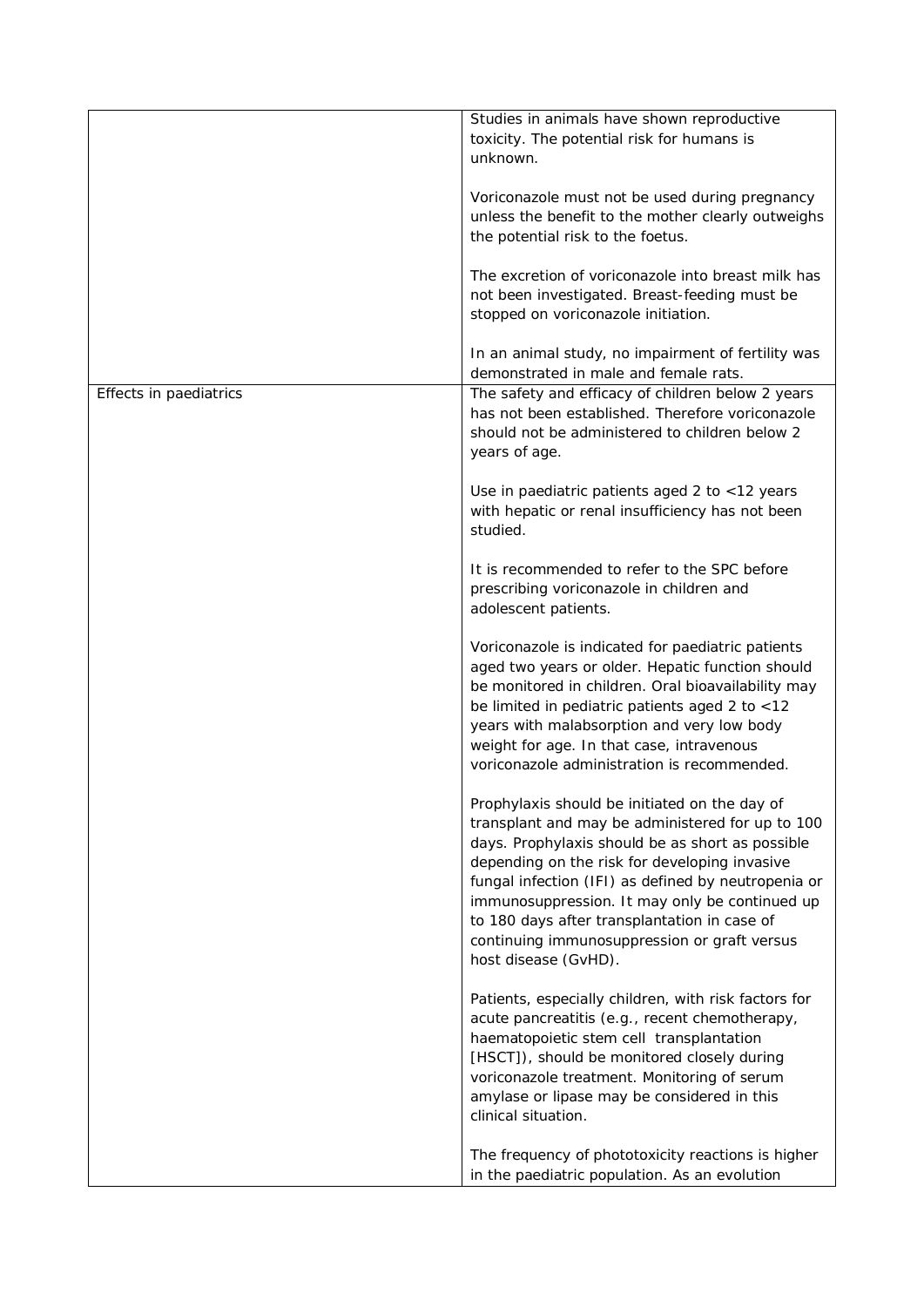|               | towards SCC has been reported, stringent          |
|---------------|---------------------------------------------------|
|               |                                                   |
|               | measures for the photoprotection are warranted    |
|               | in this population of patients. In children       |
|               | experiencing photoaging injuries such as          |
|               | lentigines or ephelides, sun avoidance and        |
|               | dermatologic follow-up are recommended even       |
|               | after treatment discontinuation.                  |
| Off-label use | There is no information available regarding off-  |
|               | label use.                                        |
| Resistance    | The species most frequently involved in causing   |
|               | human infections include C. albicans, C.          |
|               | parapsilosis, C. tropicalis, C. glabrata and C.   |
|               | krusei, all of which usually exhibit MICs of less |
|               | than 1 mg/L for voriconazole.                     |

## *VI.2.5 Summary of risk minimisation measures by safety concern*

All medicines have a Summary of Product Characteristics (SmPC) which provides physicians, pharmacists and other health care professionals with details on how to use the medicine, the risks and recommendations for minimising them. An abbreviated version of this in lay language is provided in the form of the package leaflet (PL). The measures in these documents are known as routine risk minimisation measures.

The Summary of Product Characteristics for Voriconazole can be found in Annex 2 of this RMP.

There are additional risks minimisation measures described below, are established relating to hepatotoxicity, squamous cell carcinoma and phototoxicity:

- x Health Care Professional Checklist for phototoxicity, squamous cell carcinoma and hepatic toxicity (Annex 11a)
- Health Care Professional Question and Answer brochure for phototoxicity, squamous cell carcinoma and hepatic toxicity (Annex 11b)
- Patient Alert Card for squamous cell carcinoma (Annex 11c)

These additional risk minimisation measures are for the following risks:

**Phototoxicity squamous cell carcinoma and hepatic toxicity**

#### *Health Care Professional Checklist*

#### Objective and rationale

For HCPs to evaluate and discuss the risks of phototoxicity, SCC of the skin and hepatic toxicity before prescribing Voriconazole Fresenius Kabi. This will remind the HCPs to closely monitor patients who develop phototoxicity and to refer them for regular dermatological consultation to minimize the risk of developing SCC of the skin, as well as to monitor liver function at the initiation and on a regular basis during Voriconazole Fresenius Kabi treatment.

#### Proposed actions

- Health Care Professional Checklist to be provided to the prescribing physicians.
- x HCPs are to be encouraged to fill the details in each patient receiving Voriconazole Fresenius Kabi treatment.
- $\bullet$ 
	- *Health Care Professional Question and Answer brochure* Objective and rationale For HCPs to
- x Understand what Voriconazole Fresenius Kabi is used for and how it should be used